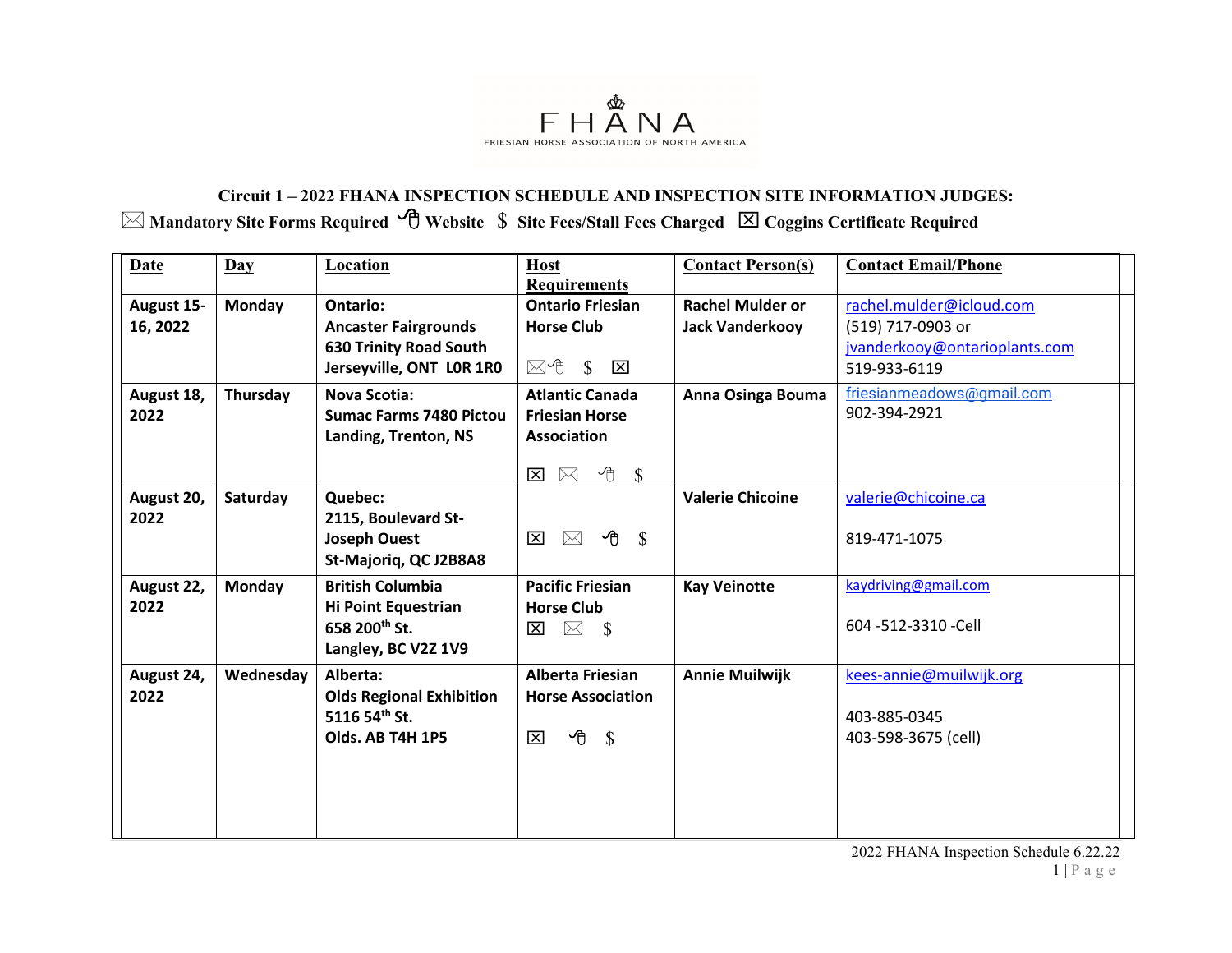

| August 28,<br>2022   | Sunday   | Montana:<br><b>Flathead County</b><br><b>Fairgrounds</b><br>265 N. Meridian Rd.<br>Kalispell, MT 59901 | ≁∪ੈ<br><b>S</b><br>⊠<br>$\times$                                                                                   | <b>Marquis Laude</b>   | MLaude@mtiss.com<br>406-249-1651          |
|----------------------|----------|--------------------------------------------------------------------------------------------------------|--------------------------------------------------------------------------------------------------------------------|------------------------|-------------------------------------------|
| August 30.<br>2022   | Tuesday  | Michigan:<br><b>Ionia County Fairgrounds</b><br>317 S. Dexter<br><b>Ionia, MI 48846</b>                | <b>Northern Michigan</b><br><b>Friesian Club</b><br>ਣੀ<br><sup>S</sup><br>⊠<br>$\times$                            | <b>Lori Brock</b>      | lori@loribrockrealtor.com<br>231-250-8882 |
| September<br>1, 2022 | Thursday | <b>New York:</b><br><b>Lorick Stables</b><br>840 Lake Road<br>Youngstown, NY 14174                     | <b>Friesian Horse</b><br><b>Association of New</b><br>England<br>ਣ<br>- \$<br>$\overline{\mathbf{x}}$<br>$\bowtie$ | <b>Danielle Brasso</b> | fhane.danielle@gmail.com<br>413-433-1616  |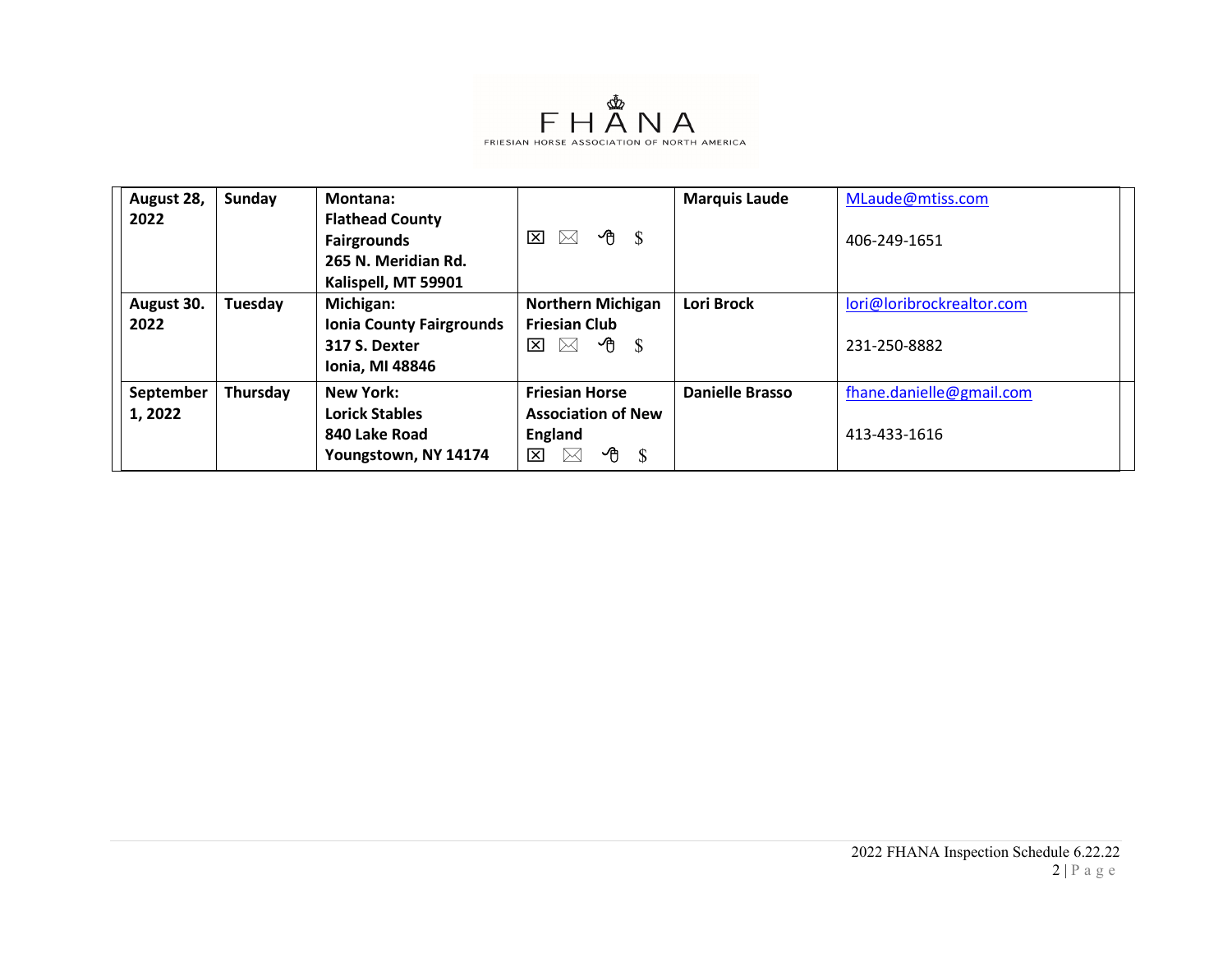

## **Circuit 2 – 2022 FHANA INSPECTION SCHEDULE AND INSPECTION SITE INFORMATION JUDGES: Mandatory Site Forms Required Website** \$ **Site Fees/Stall Fees Charged Coggins and or Health Certificate Required**

| <b>Requirements</b><br><b>Mark McGowan</b><br><b>Lone Star</b><br><b>Southern Texas:</b><br>Oct. 1,<br>Saturday<br><b>Friesian Horse</b><br>2022<br><b>Haras Hacienda 26503</b><br><b>Club</b><br>Peden Rd., Magnolia, TX<br>$(469)$ 464-1256<br>$\boxtimes$ 4 \$<br>$\overline{\mathsf{x}}$<br>77355 | whoadamitwhoaaa@msn.com   |
|-------------------------------------------------------------------------------------------------------------------------------------------------------------------------------------------------------------------------------------------------------------------------------------------------------|---------------------------|
|                                                                                                                                                                                                                                                                                                       |                           |
|                                                                                                                                                                                                                                                                                                       |                           |
|                                                                                                                                                                                                                                                                                                       |                           |
|                                                                                                                                                                                                                                                                                                       |                           |
|                                                                                                                                                                                                                                                                                                       |                           |
|                                                                                                                                                                                                                                                                                                       |                           |
| <b>South Central</b><br><b>Marvel Jeffcoat</b><br>Monday<br><b>Northern Texas:</b><br>Oct. 3,                                                                                                                                                                                                         | marvelj@sbcglobal.net     |
| <b>Friesian Horse</b><br>2022<br><b>Texas Rose Horse Park</b>                                                                                                                                                                                                                                         |                           |
| <b>Association</b><br>14078 State Highway 110N<br>(817) 229-2155                                                                                                                                                                                                                                      |                           |
| $\overline{\bigcirc}$ s<br>$\boxtimes$<br>区<br><b>Tyler, TX 75704</b>                                                                                                                                                                                                                                 |                           |
| Oct. 4,<br>Tuesday<br>Matt & Pam Gish<br>Kansas:                                                                                                                                                                                                                                                      | sigfrie@earthlink.net     |
| 2022<br><b>Signature Friesians</b>                                                                                                                                                                                                                                                                    |                           |
| ∽⊕<br>$\mathbb{S}$<br>564 East 1550 Rd.<br>$\boxtimes$<br>$\overline{\mathsf{x}}$<br>(785)-594-3012                                                                                                                                                                                                   |                           |
| Baldwin City, KS 66006                                                                                                                                                                                                                                                                                |                           |
| Oct. 6,<br>Thursday<br>Nevada:<br><b>Ruth Page</b>                                                                                                                                                                                                                                                    | ruth@pagewalsh.com        |
| <b>Maddi's Friesian Ranch 330</b><br>2022                                                                                                                                                                                                                                                             |                           |
| $\sqrt{9}$ $\sqrt{8}$ $\overline{X}$<br>$\boxtimes$<br>Allerman Lane,<br>$(775) - 762 - 2300$                                                                                                                                                                                                         |                           |
| Gardnerville, NV 89460                                                                                                                                                                                                                                                                                |                           |
| <b>Cascadia Friesian</b><br><b>Joe Michielli</b><br>Oct. 8,<br>Saturday<br><b>Oregon: To Be Determined</b>                                                                                                                                                                                            | joemichielli@yahoo.com    |
| 2022<br><b>Horse Club</b>                                                                                                                                                                                                                                                                             |                           |
| $(509) - 768 - 3008$                                                                                                                                                                                                                                                                                  |                           |
| $\overline{\bigcirc}$ \$<br>$\overline{\mathbf{x}}$<br>$\bowtie$                                                                                                                                                                                                                                      |                           |
| <b>Southern California:</b><br><b>Tim Isbell</b><br>Oct. 10,<br>Monday<br><b>Friesian horse Club</b>                                                                                                                                                                                                  | tim@friesianhorseclub.com |
| 2022<br>of Southern<br><b>Friesian Focus</b>                                                                                                                                                                                                                                                          |                           |
| 43975 Tenaja Rd.<br>California<br>760-912-8192                                                                                                                                                                                                                                                        |                           |
| $\overline{\bigcirc}$ \$<br>Murrietta, CA 92562<br>$\boxtimes$<br>$\overline{\mathbf{x}}$                                                                                                                                                                                                             |                           |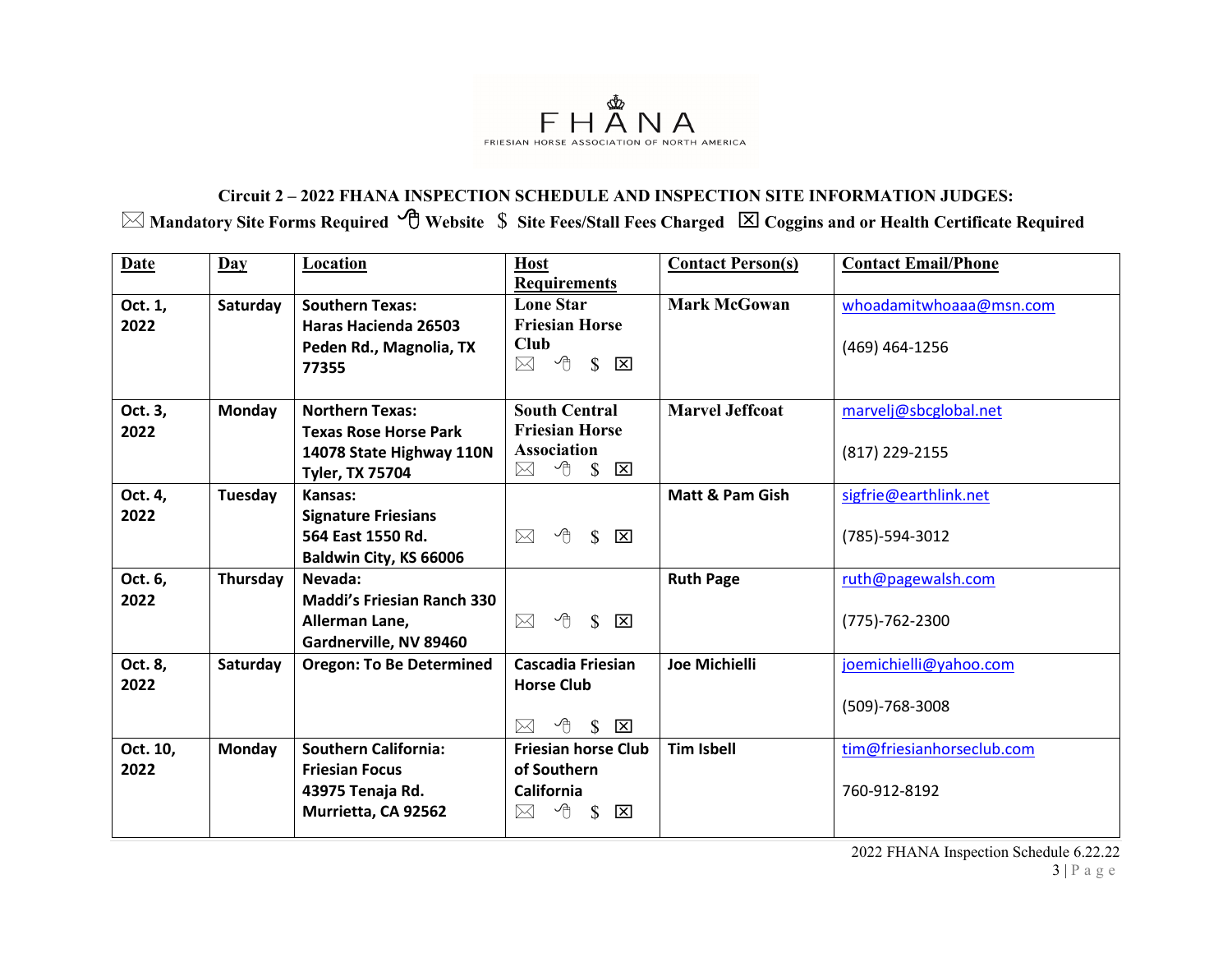

| Oct. 12-13, | Wednesd  | <b>Central California: DG Bar</b> | <b>Central California</b>                  | <b>Annette Carpenter</b> | easterfarmsfriesians@gmail.com |
|-------------|----------|-----------------------------------|--------------------------------------------|--------------------------|--------------------------------|
| 2022        | av-      | <b>Ranch 3018 Grangeville</b>     | <b>Friesian Horse Club</b>                 |                          |                                |
|             | Thursday | blvd., Hanford, CA 93230          | ∽⊕<br>区<br>$\bowtie$                       |                          | 925-321-7895                   |
| Oct. 15,    | Saturday | <b>FHANA Mare Show West:</b>      |                                            | <b>Annette Carpenter</b> | fhana@fhana.com                |
| 2022        |          | DG Bar Ranch 3018                 |                                            |                          |                                |
|             |          | Grangeville blvd., Hanford,       | $\mathcal{A}$ s $\boxtimes$<br>$\boxtimes$ |                          | 859-455-7430                   |
|             |          | <b>CA 93230</b>                   |                                            |                          |                                |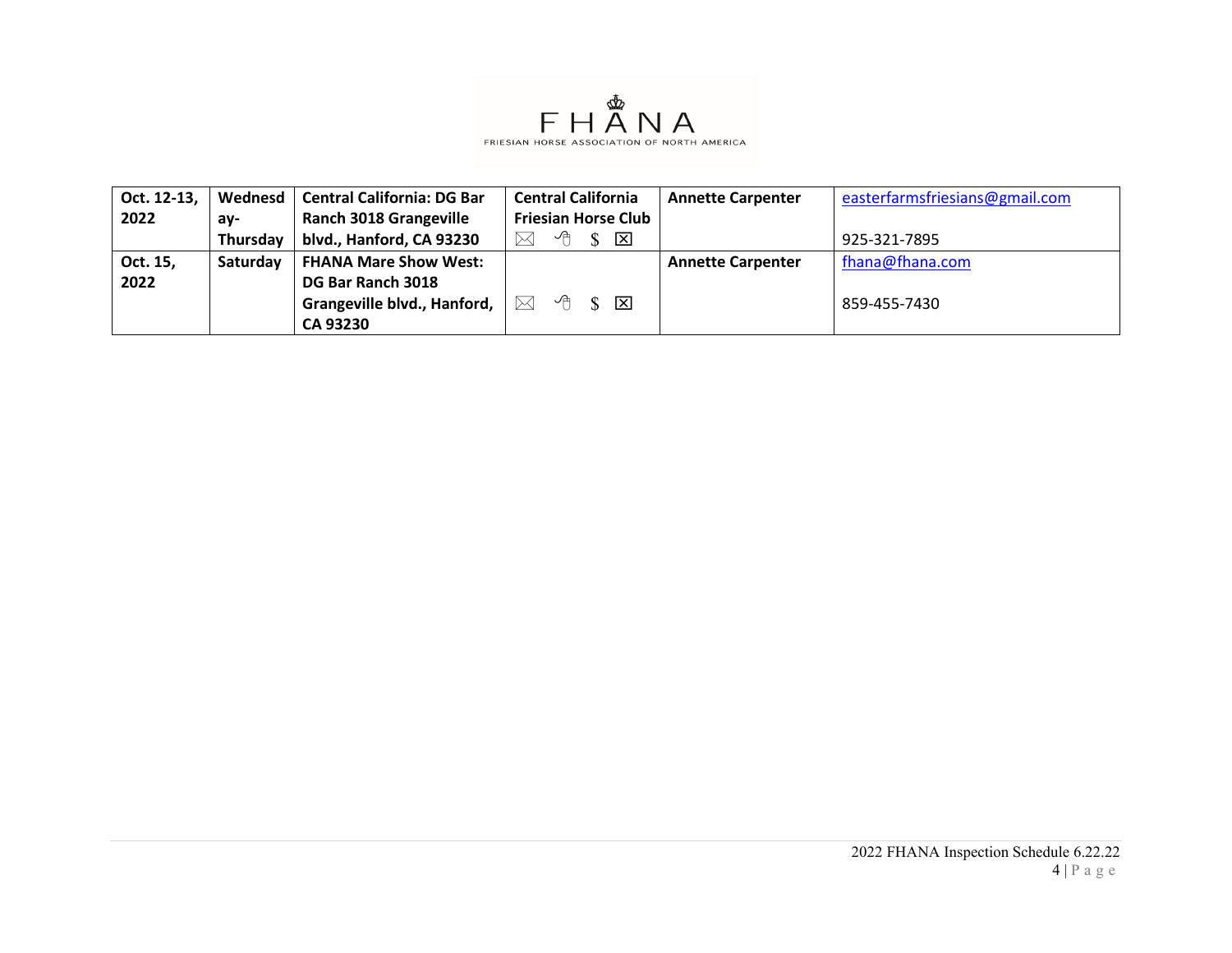

## **Circuit 3 – 2022 FHANA INSPECTION SCHEDULE AND INSPECTION SITE INFORMATION JUDGES: Mandatory Site Forms Required Website** \$ **Site Fees/Stall Fees Charged Coggins and or Health Certificate Required**

| <b>Date</b> | $\mathbf{Day}$ | Location                          | <b>Host</b>                                                        | Contact                 | <b>Contact Email/Phone</b>            |
|-------------|----------------|-----------------------------------|--------------------------------------------------------------------|-------------------------|---------------------------------------|
|             |                |                                   | <b>Requirements</b>                                                | Person(s)               |                                       |
| Sept.       | Tuesday        | Ohio:                             | <b>Ohio Valley Friesian</b>                                        | <b>Carrie Blair</b>     |                                       |
| 27,         |                | <b>Champions Center Expo</b>      | <b>Horse Association</b>                                           |                         | fullspectrumfriesianstables@gmail.com |
| 2022        |                | 4122 Laybourne Rd.                | $\mathcal{F}$ $\mathcal{S}$ $\overline{\mathbf{X}}$<br>$\boxtimes$ |                         |                                       |
|             |                | Springfield, OH 45505             |                                                                    |                         | 567-301-1655                          |
| Sept.       | Friday-        | Indiana:                          | <b>Michigan Friesian</b>                                           | <b>Janice VerMerris</b> | janice@friesianconnection.com         |
| 30- Oct.    | Saturday       | <b>Michiana Event Center</b>      | <b>Horse Club</b>                                                  |                         |                                       |
| 1           |                | 455 E. Farver St.                 |                                                                    |                         | 616-430-6373                          |
|             |                | Shipshewana, IN 46565             | $\mathbb{S}$<br>$\mathsf{\overline{x}}$<br>$\boxtimes$             |                         |                                       |
| Oct. 3-     | Monday-        | Wisconsin:                        | <b>Great Lakes Friesian</b>                                        | <b>Tiffany</b>          | tiffany@bpfriesians.com               |
| 4,2022      | Tuesday        | <b>Heartland Equestrian Cen.</b>  | <b>Horse Association</b>                                           | Van Der Kooi            |                                       |
|             |                | 7510 Deer Rd.                     |                                                                    |                         | 815-871-1111                          |
|             |                | Custer, WI 54423                  | \$<br>$\mathbf{\overline{X}}$<br>$\boxtimes$                       |                         |                                       |
| Oct. 6,     | Thursday       | Tennessee:                        | <b>Friesian Horse</b>                                              | Lisa Baker              | majesticacres@charter.net             |
| 2022        |                | <b>Walters State</b>              | <b>Association of the Mid</b>                                      |                         |                                       |
|             |                | 1615 Pavilion Dr.                 | East                                                               |                         | 423-646-9292                          |
|             |                | White Pine, TN 37890              | $\overline{\Theta}$ \$<br>$\times$<br>$\mathbf{x}$                 |                         | www.fhamefriesians.com                |
| Oct. 8,     | Saturday       | Florida:                          |                                                                    | <b>Jennifer Melgey</b>  | jmelgey@gmail.com                     |
| 2022        |                | <b>Little River Friesians</b>     |                                                                    |                         |                                       |
|             |                | 150 Shady Rest Rd.                | ∽⊕<br>$\boxtimes$<br>$\mathbb{S}$<br>$\overline{\mathbf{x}}$       |                         | 561-558-4029                          |
|             |                | <b>Havana, FL 32333</b>           |                                                                    |                         |                                       |
| Oct. 10,    | <b>Monday</b>  | <b>North Carolina: FENCE 3381</b> |                                                                    | <b>Michelle Sumner</b>  | michelle@darkknightstables.com        |
| 2022        |                | Hunting Country Rd., Tryon,       |                                                                    |                         |                                       |
|             |                | <b>NC 28782</b>                   | $\boxtimes$<br>小<br>S<br>ाप्र                                      |                         | 864-243-6997                          |
|             |                |                                   |                                                                    |                         |                                       |